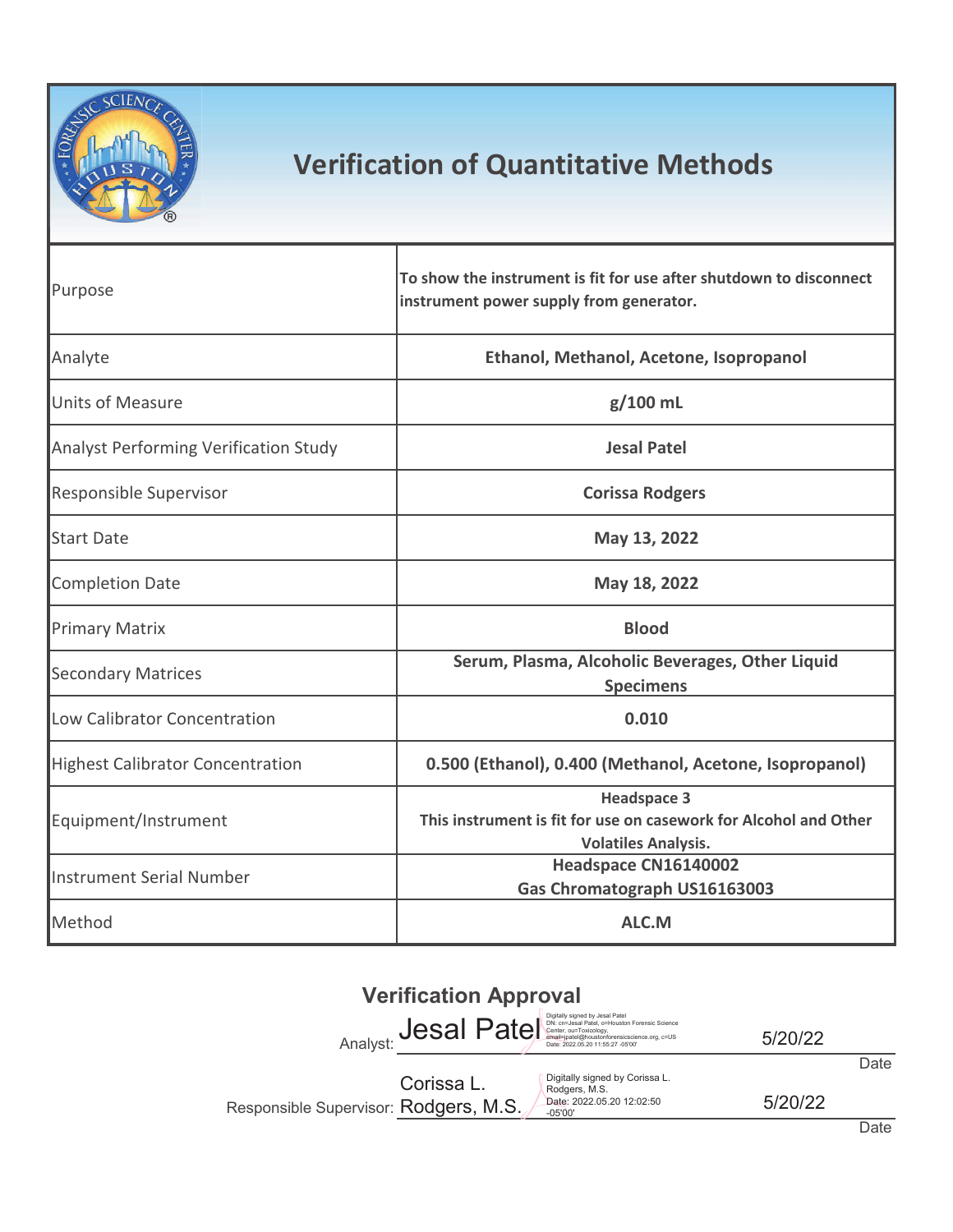| <b>Verification Study</b>                                                                          |                              |                                  |          |                                                                                                    |            |                      | <b>BIAS AND PRECISION</b>           |
|----------------------------------------------------------------------------------------------------|------------------------------|----------------------------------|----------|----------------------------------------------------------------------------------------------------|------------|----------------------|-------------------------------------|
| Analyte: Ethanol                                                                                   |                              |                                  |          |                                                                                                    |            |                      | Analyst: Jesal Patel                |
|                                                                                                    | Units: g/100 mL              |                                  |          |                                                                                                    |            |                      | Study Dates: 5/13/2022 to 5/18/2022 |
|                                                                                                    | Instrument: Headspace 3 FID1 |                                  |          |                                                                                                    |            | Matrix: <b>Blood</b> |                                     |
|                                                                                                    |                              |                                  |          |                                                                                                    |            |                      |                                     |
|                                                                                                    | <b>Run Date</b>              | <b>Run Order</b>                 | MQC2     | BQC1                                                                                               | <b>EQC</b> | <b>LMQC</b>          |                                     |
|                                                                                                    |                              | Target Concentration (g/100 mL). | 0.1440   | 0.0761                                                                                             | 0.0800     | 0.0192               |                                     |
|                                                                                                    | Run 1                        | -1                               | 0.1452   | 0.0742                                                                                             | 0.0803     | 0.0194               |                                     |
|                                                                                                    | ALC_20220518_JP              | $\overline{2}$                   | 0.1439   | 0.0750                                                                                             | 0.0808     | 0.0195               |                                     |
|                                                                                                    |                              | 3                                | 0.1442   | 0.0752                                                                                             | 0.0810     | 0.0194               |                                     |
|                                                                                                    | <b>Within Run</b>            | <b>Mean</b>                      | 0.1444   | 0.0748                                                                                             | 0.0807     | 0.0194               |                                     |
|                                                                                                    |                              | <b>SD</b>                        | 0.000681 | 0.000529                                                                                           | 0.000361   | 0.000058             |                                     |
|                                                                                                    |                              | %CV                              | 0.471%   | 0.707%                                                                                             | 0.447%     | 0.297%               |                                     |
|                                                                                                    |                              | % Bias                           | 0.30%    | $-1.71%$                                                                                           | 0.87%      | 1.22%                |                                     |
|                                                                                                    |                              |                                  |          | Comments: MQC2 (Lot: 1907009); BQC1 (Lot: 1907006); EQC (Lot: 20012020-B); LMQC (Lot: 210623-LMQC) |            |                      |                                     |
|                                                                                                    |                              |                                  |          | <b>Bias:</b>                                                                                       |            |                      |                                     |
| <b>Acceptance Criteria:</b>                                                                        |                              |                                  |          | $\leq$ ± 5% if target concentration is >0.05 g/100 mL                                              |            |                      |                                     |
|                                                                                                    |                              |                                  |          | $\leq$ ± 10% if target concentration is $\leq$ 0.05 g/100 mL                                       |            |                      |                                     |
|                                                                                                    |                              |                                  |          | Within Run Precision: $\%$ CV $\leq \pm$ 10%                                                       |            |                      |                                     |
|                                                                                                    |                              |                                  |          |                                                                                                    |            |                      |                                     |
| <b>Verification Study</b>                                                                          |                              |                                  |          |                                                                                                    |            |                      | <b>BIAS AND PRECISION</b>           |
| Analyte: Ethanol                                                                                   |                              |                                  |          |                                                                                                    |            |                      | Analyst: Jesal Patel                |
|                                                                                                    | Units: g/100 mL              |                                  |          |                                                                                                    |            |                      | Study Dates: 5/13/2022 to 5/18/2022 |
|                                                                                                    | Instrument: Headspace 3 FID2 |                                  |          |                                                                                                    |            | Matrix: <b>Blood</b> |                                     |
|                                                                                                    |                              |                                  |          |                                                                                                    |            |                      |                                     |
|                                                                                                    | <b>Run Date</b>              | <b>Run Order</b>                 | MQC2     | BQC1                                                                                               | <b>EQC</b> | <b>LMQC</b>          |                                     |
|                                                                                                    |                              | Target Concentration (g/100 mL). | 0.1440   | 0.0761                                                                                             | 0.0800     | 0.0192               |                                     |
|                                                                                                    | Run 1                        | $\mathbf{1}$                     | 0.1449   | 0.0743                                                                                             | 0.0801     | 0.0194               |                                     |
|                                                                                                    | ALC_20220518_JP              | $\sqrt{2}$                       | 0.1437   | 0.0751                                                                                             | 0.0808     | 0.0194               |                                     |
|                                                                                                    |                              | 3                                | 0.1440   | 0.0751                                                                                             | 0.0809     | 0.0194               |                                     |
|                                                                                                    | <b>Within Run</b>            | <b>Mean</b>                      | 0.1442   | 0.0748                                                                                             | 0.0806     | 0.0194               |                                     |
|                                                                                                    |                              | <b>SD</b>                        | 0.000624 | 0.000462                                                                                           | 0.000436   | 0.000000             |                                     |
|                                                                                                    |                              | $\sqrt[9]{\text{cV}}$            | 0.433%   | 0.617%                                                                                             | 0.541%     | $0.000\%$            |                                     |
|                                                                                                    |                              | $%$ Bias                         | 0.14%    | $-1.66%$                                                                                           | 0.75%      | 1.04%                |                                     |
| Comments: MQC2 (Lot: 1907009); BQC1 (Lot: 1907006); EQC (Lot: 20012020-B); LMQC (Lot: 210623-LMQC) |                              |                                  |          |                                                                                                    |            |                      |                                     |
|                                                                                                    |                              |                                  |          | Bias:                                                                                              |            |                      |                                     |
|                                                                                                    |                              |                                  |          | $\leq$ ± 5% if target concentration is >0.05 g/100 mL                                              |            |                      |                                     |
| <b>Acceptance Criteria:</b>                                                                        |                              |                                  |          | $\leq$ ± 10% if target concentration is $\leq$ 0.05 g/100 mL                                       |            |                      |                                     |
|                                                                                                    |                              |                                  |          | Within Run Precision: $\%$ CV $\leq \pm 10\%$                                                      |            |                      |                                     |
|                                                                                                    |                              |                                  |          |                                                                                                    |            |                      |                                     |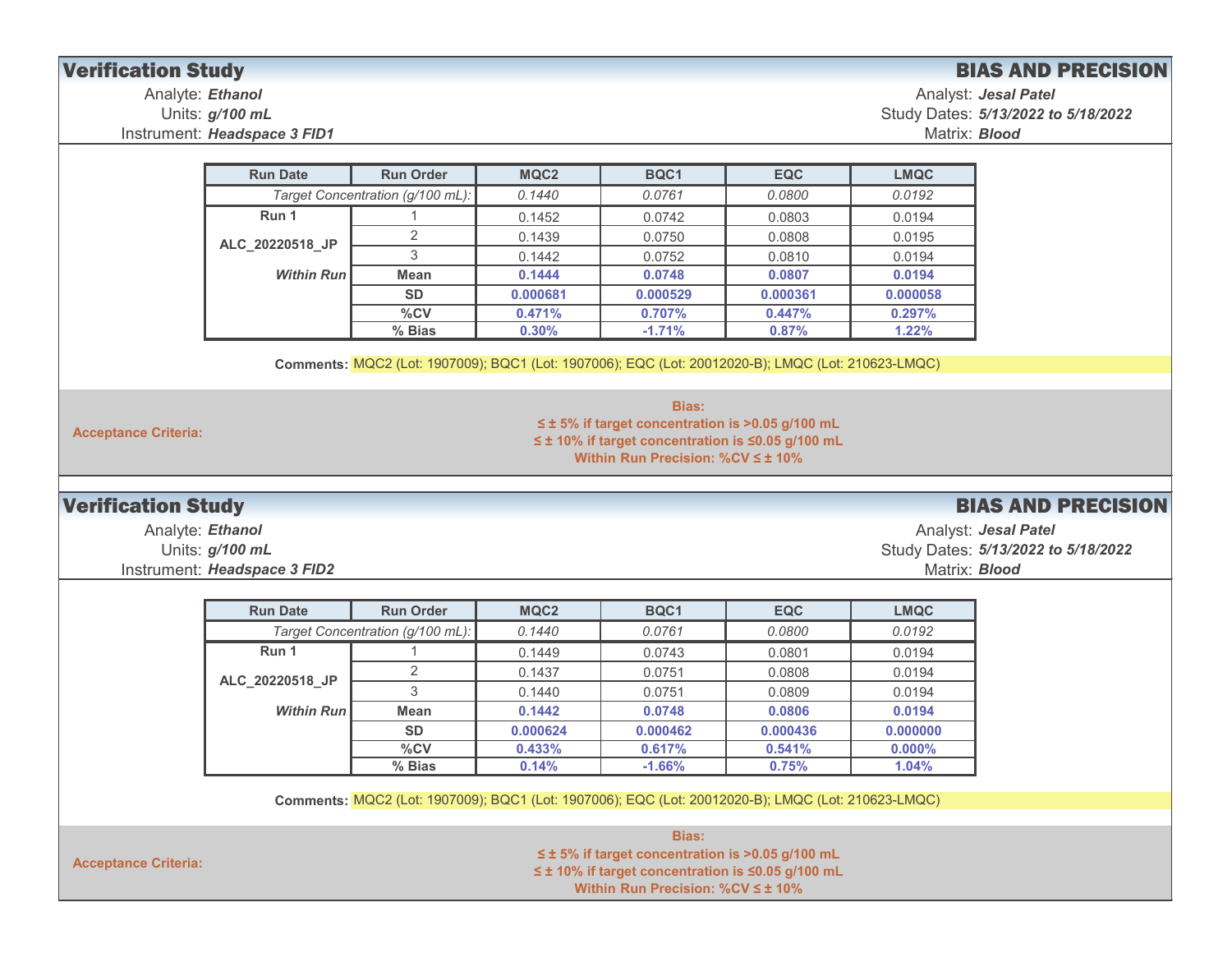| <b>Verification Study</b>   |                                                        |                                  |                                               |                                                       | <b>BIAS AND PRECISION</b>           |
|-----------------------------|--------------------------------------------------------|----------------------------------|-----------------------------------------------|-------------------------------------------------------|-------------------------------------|
|                             | Analyte: Methanol                                      |                                  |                                               |                                                       | Analyst: Jesal Patel                |
|                             | Units: g/100 mL                                        |                                  |                                               |                                                       | Study Dates: 5/13/2022 to 5/18/2022 |
|                             | Instrument: Headspace 3 FID1                           |                                  |                                               | Matrix: <b>Blood</b>                                  |                                     |
|                             |                                                        |                                  |                                               |                                                       |                                     |
|                             | <b>Run Date</b>                                        | <b>Run Order</b>                 | MQC2                                          | <b>LMQC</b>                                           |                                     |
|                             |                                                        | Target Concentration (g/100 mL): | 0.0904                                        | 0.0192                                                |                                     |
|                             | Run 1                                                  |                                  | 0.0916                                        | 0.0194                                                |                                     |
|                             | ALC_20220518_JP                                        | $\overline{2}$                   | 0.0899                                        | 0.0195                                                |                                     |
|                             |                                                        | 3                                | 0.0903                                        | 0.0195                                                |                                     |
|                             | <b>Within Run</b>                                      | <b>Mean</b>                      | 0.0906                                        | 0.0195                                                |                                     |
|                             |                                                        | <b>SD</b>                        | 0.000889                                      | 0.000058                                              |                                     |
|                             |                                                        | $\sqrt[9]{\text{CV}}$            | 0.981%                                        | 0.297%                                                |                                     |
|                             |                                                        | $\overline{\%}$ Bias             | 0.22%                                         | 1.39%                                                 |                                     |
|                             | Comments: MQC2 (Lot: 1907009); LMQC (Lot: 210623-LMQC) |                                  |                                               |                                                       |                                     |
|                             |                                                        |                                  |                                               |                                                       |                                     |
|                             |                                                        |                                  | <b>Bias:</b>                                  |                                                       |                                     |
|                             |                                                        |                                  |                                               | $\leq$ ± 5% if target concentration is >0.05 g/100 mL |                                     |
| <b>Acceptance Criteria:</b> |                                                        |                                  |                                               | ≤ ± 10% if target concentration is ≤0.05 g/100 mL     |                                     |
|                             |                                                        |                                  | Within Run Precision: $\%$ CV $\leq \pm$ 10%  |                                                       |                                     |
|                             |                                                        |                                  |                                               |                                                       |                                     |
| <b>Verification Study</b>   |                                                        |                                  |                                               |                                                       | <b>BIAS AND PRECISION</b>           |
|                             | Analyte: Methanol                                      |                                  |                                               |                                                       | Analyst: Jesal Patel                |
|                             | Units: g/100 mL                                        |                                  |                                               |                                                       | Study Dates: 5/13/2022 to 5/18/2022 |
|                             | Instrument: Headspace 3 FID2                           |                                  |                                               | Matrix: <b>Blood</b>                                  |                                     |
|                             |                                                        |                                  |                                               |                                                       |                                     |
|                             | <b>Run Date</b>                                        | <b>Run Order</b>                 | MQC2                                          | <b>LMQC</b>                                           |                                     |
|                             |                                                        | Target Concentration (g/100 mL): | 0.0904                                        | 0.0192                                                |                                     |
|                             | Run 1                                                  | 1                                | 0.0910                                        | 0.0193                                                |                                     |
|                             | ALC_20220518_JP                                        | $\overline{2}$                   | 0.0893                                        | 0.0194                                                |                                     |
|                             |                                                        | 3                                | 0.0894                                        | 0.0193                                                |                                     |
|                             | <b>Within Run</b>                                      | <b>Mean</b>                      | 0.0899                                        | 0.0193                                                |                                     |
|                             |                                                        | <b>SD</b>                        | 0.000954                                      | 0.000058                                              |                                     |
|                             |                                                        | $\sqrt[9]{\text{cV}}$            | 1.061%                                        | 0.299%                                                |                                     |
|                             |                                                        | % Bias                           | $-0.55%$                                      | 0.69%                                                 |                                     |
|                             |                                                        |                                  |                                               |                                                       |                                     |
|                             | Comments: MQC2 (Lot: 1907009); LMQC (Lot: 210623-LMQC) |                                  |                                               |                                                       |                                     |
|                             |                                                        |                                  |                                               |                                                       |                                     |
|                             |                                                        |                                  | <b>Bias:</b>                                  |                                                       |                                     |
| <b>Acceptance Criteria:</b> |                                                        |                                  |                                               | $\leq$ ± 5% if target concentration is >0.05 g/100 mL |                                     |
|                             |                                                        |                                  |                                               | ≤ ± 10% if target concentration is ≤0.05 g/100 mL     |                                     |
|                             |                                                        |                                  | Within Run Precision: $\%$ CV $\leq \pm 10\%$ |                                                       |                                     |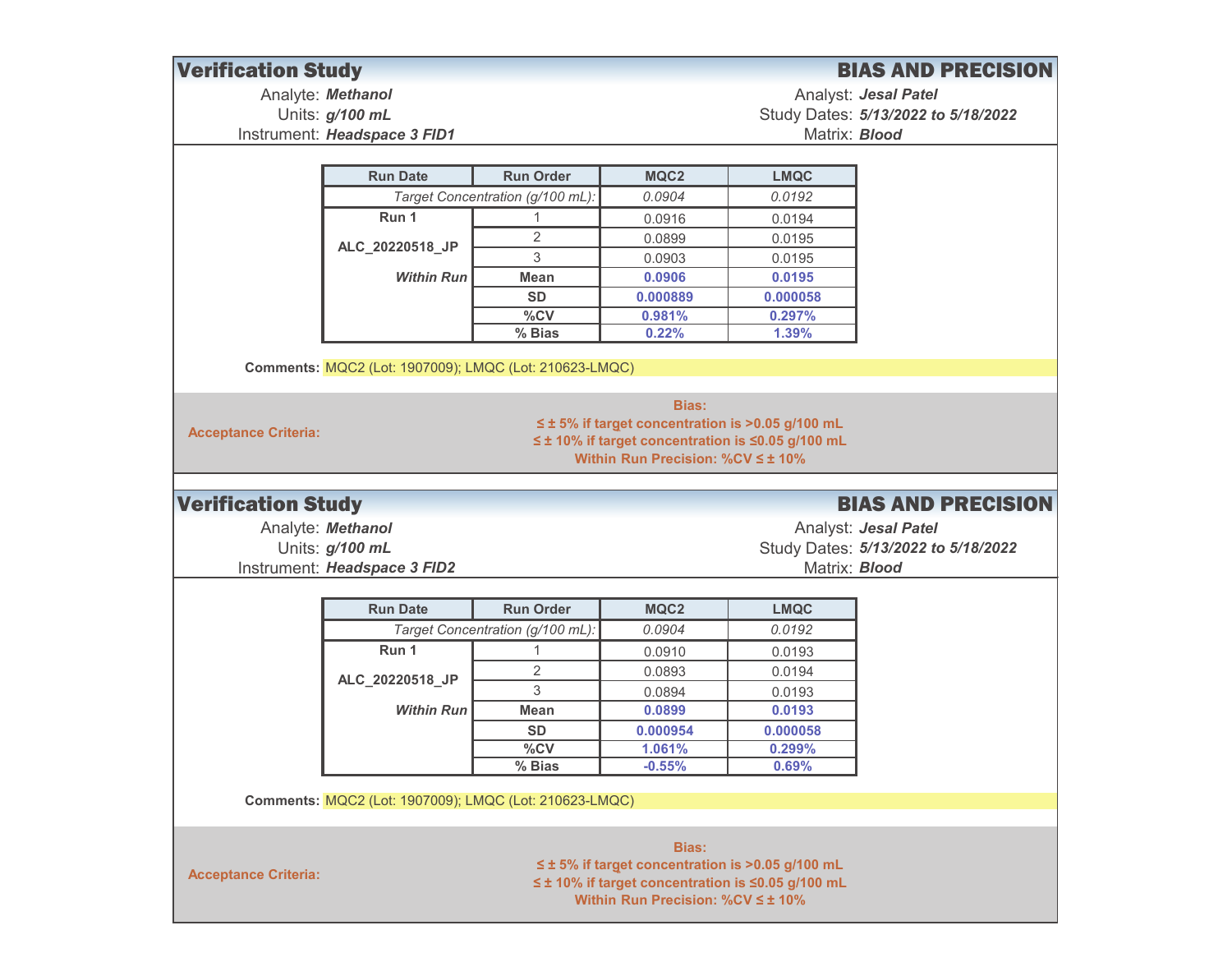#### **Verification Study Contract of the Contract of Contract Contract Contract Contract Contract Contract Contract Contract Contract Contract Contract Contract Contract Contract Contract Contract Contract Contract Contract Con** Analyte: *Isopropanol* Analyst: *Jesal Patel* Units: g/100 mL *g/100 mL* Study Dates: *5/13/2022 to 5/18/2022* Instrument: *Headspace 3 FID1* Matrix: *Blood* **Run Date Run Order MQC2 LMQC***Target Concentration (g/100 mL): 0.0929 0.0192* **Run 1** $1 \t\t 0.0929$ 0.0193 20.0933 0.0193 30.0930 0.0193 *Within Run* **Mean 0.0931 0.0193 SD 0.000208 0.000000 %CV 0.224% 0.000%% Bias 0.18% 0.52%Comments:** MQC2 (Lot: 1907009); LMQC (Lot: 210623-LMQC) **Acceptance Criteria: ALC\_20220518\_JP Bias:** $\leq$  ± 5% if target concentration is >0.05 g/100 mL ≦ ± 10% if target concentration is ≤0.05 g/100 mL

# Within Run Precision: %CV ≤ ± 10%

#### **Verification Study BIAS AND PRECISION**

Analyte: *Isopropanol* Analyst: *Jesal Patel* Units: g/100 mL

*g/100 mL* Study Dates: *5/13/2022 to 5/18/2022*

Instrument: *Headspace 3 FID2* Matrix: *Blood*

| <b>Run Date</b>                  | <b>Run Order</b> | MQC <sub>2</sub> | <b>LMQC</b> |
|----------------------------------|------------------|------------------|-------------|
| Target Concentration (g/100 mL): |                  | 0.0929           | 0.0192      |
| Run 1                            |                  | 0.0931           | 0.0194      |
| ALC 20220518 JP                  | 2                | 0.0935           | 0.0194      |
|                                  | 3                | 0.0933           | 0.0193      |
| <b>Within Run</b>                | Mean             | 0.0933           | 0.0194      |
|                                  | <b>SD</b>        | 0.000200         | 0.000058    |
|                                  | $\%$ CV          | 0.214%           | 0.298%      |
|                                  | % Bias           | 0.43%            | 0.87%       |

**Comments:** MQC2 (Lot: 1907009); LMQC (Lot: 210623-LMQC)

**Acceptance Criteria:**

**Bias:** $\leq$  ± 5% if target concentration is >0.05 g/100 mL **≤ ± 10% if target concentration is ≤0.05 g/100 mL** Within Run Precision: %CV ≤ ± 10%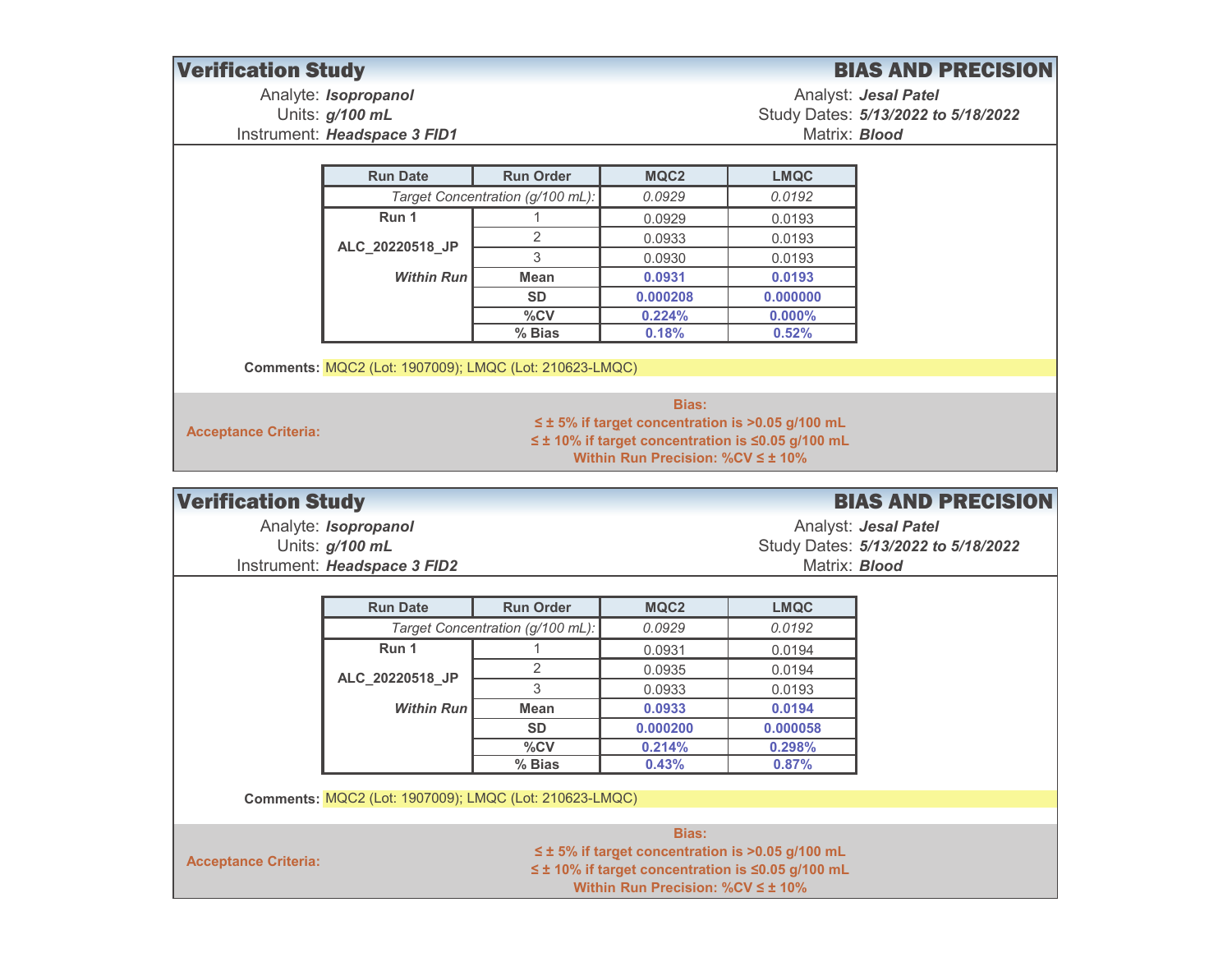#### **Verification Study And Accord Contract Contract Contract Contract Contract Contract Contract Contract Contract Contract Contract Contract Contract Contract Contract Contract Contract Contract Contract Contract Contract Co**

Units: g/100 mL

Analyte: *Acetone* Analyst: *Jesal Patel g/100 mL* Study Dates: *5/13/2022 to 5/18/2022*

Instrument: *Headspace 3 FID1* Matrix: *Blood*

| <b>Run Date</b>                  | <b>Run Order</b> | MQC <sub>2</sub> | <b>LMQC</b> |
|----------------------------------|------------------|------------------|-------------|
| Target Concentration (g/100 mL): |                  | 0.1403           | 0.0192      |
| Run 1                            |                  | 0.1415           | 0.0191      |
| ALC 20220518 JP                  | 2                | 0.1419           | 0.0190      |
|                                  | 3                | 0.1415           | 0.0190      |
| <b>Within Run</b>                | <b>Mean</b>      | 0.1416           | 0.0190      |
|                                  | <b>SD</b>        | 0.000231         | 0.000058    |
|                                  | %CV              | 0.163%           | 0.303%      |
|                                  | % Bias           | 0.95%            | $-0.87%$    |

**Comments:** MQC2 (Lot: 1907009); LMQC (Lot: 210623-LMQC)

**Bias:** $\leq$  ± 5% if target concentration is >0.05 g/100 mL **≤ ± 10% if target concentration is ≤0.05 g/100 mL** Within Run Precision: %CV ≤ ± 10%

**Acceptance Criteria:**

**Verification Study And Accord Contract Contract Contract Contract Contract Contract Contract Contract Contract Contract Contract Contract Contract Contract Contract Contract Contract Contract Contract Contract Contract Co** 

Units: g/100 mL

Analyte: *Acetone* Analyst: *Jesal Patel g/100 mL* Study Dates: *5/13/2022 to 5/18/2022* Instrument: *Headspace 3 FID2* Matrix: *Blood*

| <b>Run Date</b>                  | <b>Run Order</b> | MQC <sub>2</sub> | <b>LMQC</b> |
|----------------------------------|------------------|------------------|-------------|
| Target Concentration (g/100 mL): |                  | 0.1403           | 0.0192      |
| Run 1                            |                  | 0.1413           | 0.0191      |
| ALC 20220518 JP                  | 2                | 0.1417           | 0.0190      |
|                                  | 3                | 0.1412           | 0.0190      |
| <b>Within Run</b>                | Mean             | 0.1414           | 0.0190      |
|                                  | <b>SD</b>        | 0.000265         | 0.000058    |
|                                  | %CV              | 0.187%           | 0.303%      |
|                                  | % Bias           | 0.78%            | $-0.87%$    |

**Comments:** MQC2 (Lot: 1907009); LMQC (Lot: 210623-LMQC)

**Acceptance Criteria:**

**Bias:** $\leq$  ± 5% if target concentration is >0.05 g/100 mL  $\leq$  ± 10% if target concentration is  $\leq$ 0.05 g/100 mL **Within Run Precision: %CV ≤ ± 10%**